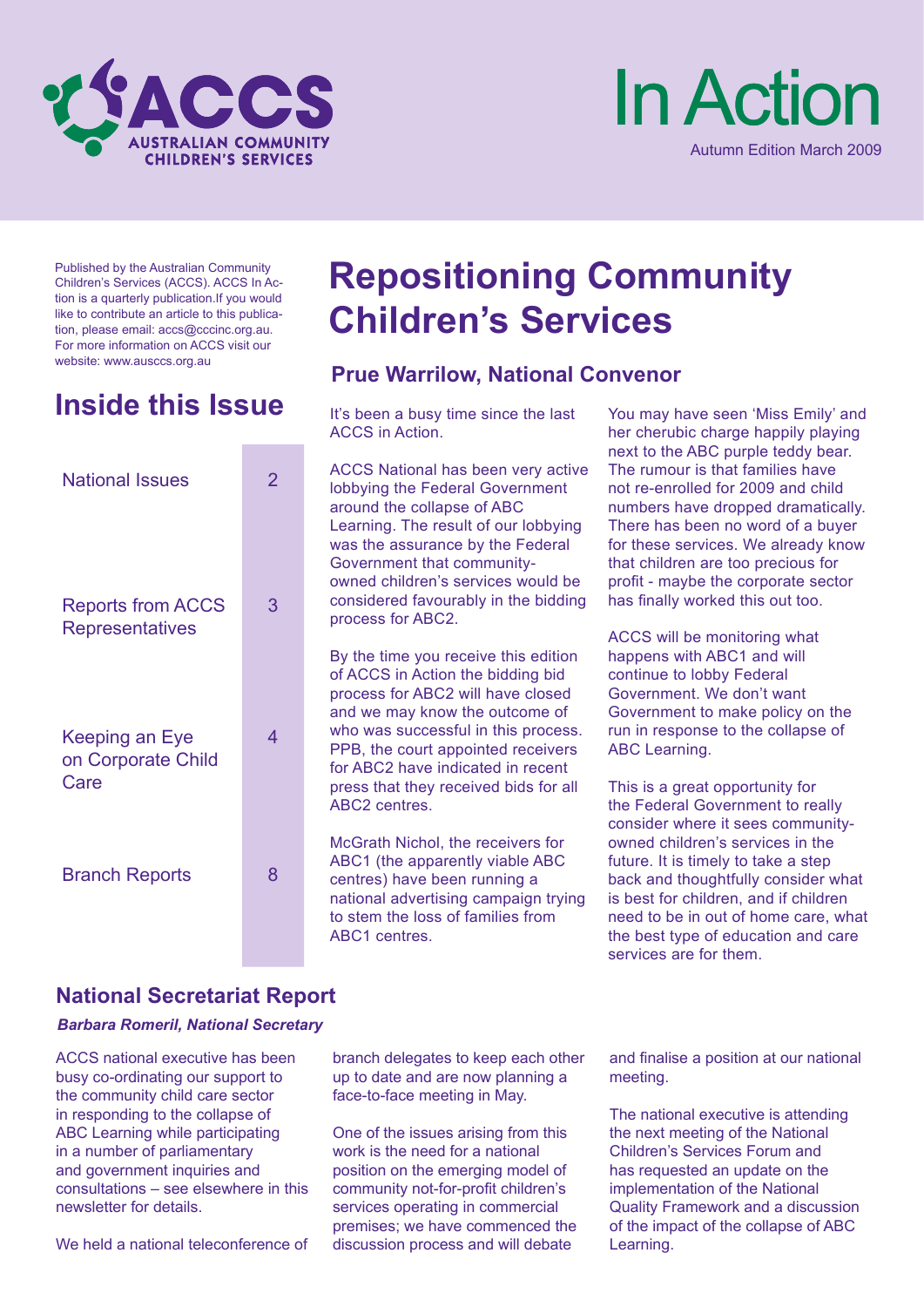# **National Issues**

# **The Collapse of Corporate Child Care - Community Sector Across Australia Steps Up To The Challenge**

ACCS has taken a lead role in ensuring that community providers of children's services are at the forefront of solutions to the collapse of ABC Learning; our national summit in December was very well attended and produced a strong communiqué calling on the Federal Government to actively partner with the sector as the proven experts in provision of children's services.

In the new year, as the Receiver's process has emerged, ACCS has published customised information and advice to the community sector, ensuring our members are well informed about the processes the Receiver is undertaking to find new operators, and also well resourced to undertake the essential critical examinations of the risks and benefits of taking over operation of a former ABC centre. In particular we urged community organisations considering making an offer to think hard about the value of the social capital their organisation brings to the purchase offer, and their capacity to take on commercial leases and employee entitlements.

## **Submission to the Inquiry into the provision of child care**

The Inquiry into the provision of child care was brought about by the Greens in response to the collapse of ABC Learning. The ACCS submission referred to the need for planning controls in the children's services system to ensure corporate chains and private child care providers cannot own significant percentages of child care services.

Some of the main points raised by the submission included;

• Government should fund facilities for not-forprofit services

• Introduction of operational subsidies for community based not for profit services linked to demonstrated outcomes consistent with government priorities

Assessments of licensing applications must be stringent to exclude unscrupulous and incompetent operators.

• Mandatory standards must not be made lenient or generous in light of the immediate child care crisis.

ACCS reinforced that the not-for-profit sector has the best track record for being committed for the long haul and for being responsive to community needs, and is more stable than the commercial sector which is inherently. You can read the complete ACCS submission at www.ausccs.org.au

### **Annual Review of Regulatory Burdens on Business: Social and Economic Infrastructure Services**

ACCS submitted a response to the Productivity Commission in February as the review theme for 2009 included child care in its scope.

The ACCS submission drew attention to an extensive list of legislative requirements children's services must comply with in order to access the federal Government's Child Care Benefit.

The ACCS submission detailed the slow response to unsatisfactory quality service – and pointed out the reality that a child could spend all of the early years in a substandard children's service.

ACCS has called for a strong regulatory framework for all children's services so children and families can access high quality care and education provided by staff with appropriate skills and experience.

#### **Uniting for Quality Reform**  *LHMU National Office*

The LHMU has been campaigning for the rights of all Australians to a strong and well functioning children's service sector since the first child care test case back in 1988.

More recently in 2006 the LHMU completed pay equity and work values cases nationally. Childcare workers secured wage increases of up to 50 percent through these cases. In the same year LHMU organising culminated in the successful negotiation of a collective agreement with the largest corporate provider of childcare in Australia, ABC Learning. This agreement took childcare workers off sub-standard individual Australian Workplace Agreements (AWAs) and secured a Union agreement increasing wages, free training and guaranteed above-award programming time.

After these wins the LHMU realised that for childcare workers to gain the pay and recognition they deserve, the entire childcare system needs to change. This led the LHMU to embark on an ambitious industry reform campaign. The first steps in this campaign were worker consultation, industry research and stakeholder consultation, to determine what needs to change in Australia's childcare system to create quality jobs and quality services.

By June 2008, we were ready to launch our industry reform campaign, BIG STEPS in childcare, with the Deputy Prime Minister, Julia Gillard and allies such as Early Childhood Australia, major childcare employer groups and ACCS (Australian Community Children's Services).

The Big Steps Campaign in childcare seeks to once and for all win professional recognition for our members through acknowledgement of the importance of care and education in a child's early years and to have this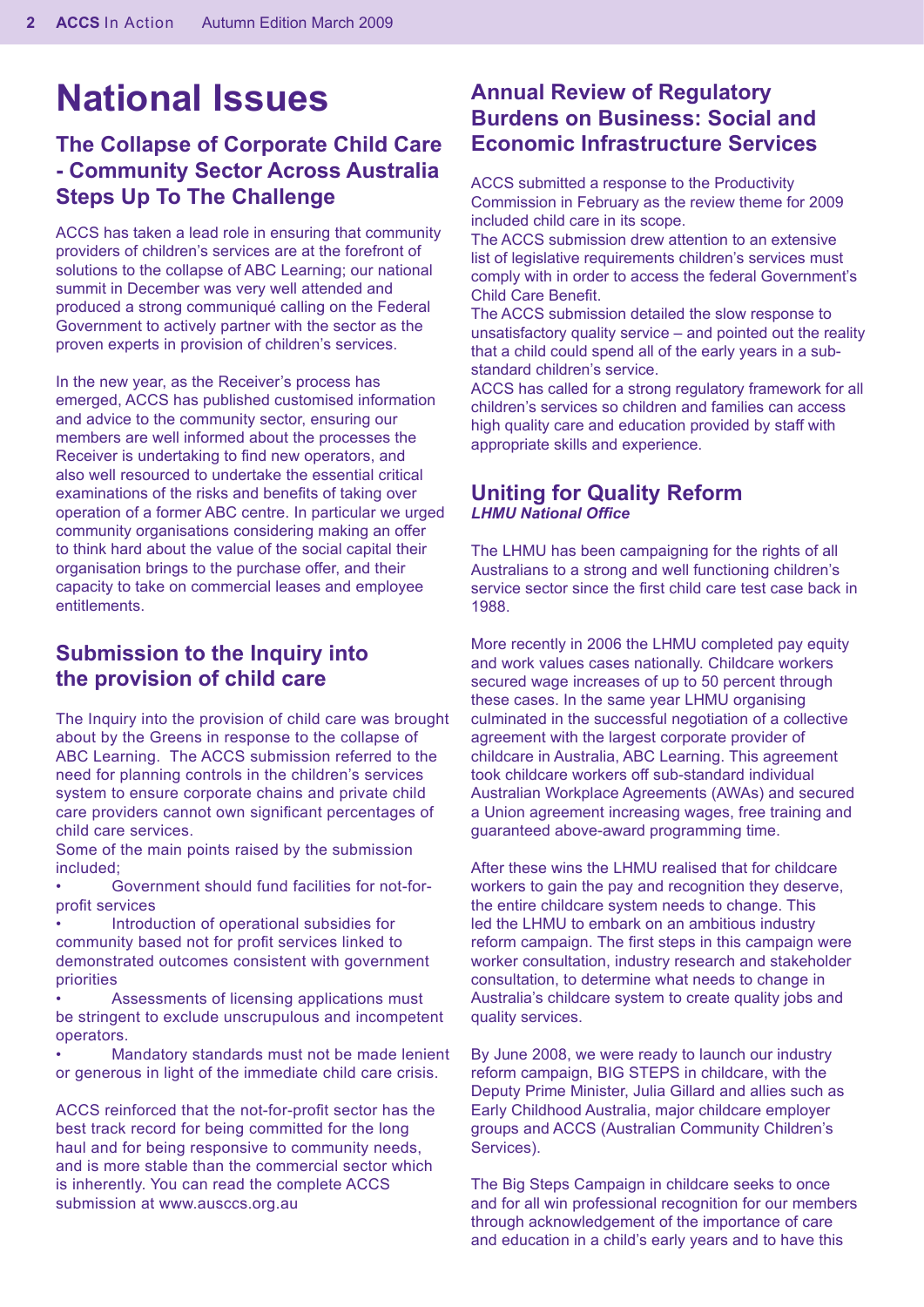reflected in skills recognition, pay, ratios, and ultimately, national policies, standards and a well funded vision for the sector. Without our membership and collective efforts we cannot achieve these important steps toward reform.

They say that out of adversity comes strength. Through its membership the LHMU has indeed achieved big steps in the wake of ABC's collapse this year. Big steps that have resonated beyond ABC children's centres within the sector. They include:

\$56 million in federal funding to keep ABC services operating, staff employed, children attending their centres, and parents able to work. •

Securing the wages and entitlements of all 16,000 ABC workers through the federal government scheme "general employee entitlement and redundancy scheme" (GEERS). The scheme can compensate eligible employees for "lost" entitlements (long service leave, annual leave and superannuation) in the event of company liquidation. •

However as ABC has not at this point gone into liquidation, only receivership, ABC's 16,000 employees stood to lose their accrued entitlements (long service, leave, annual leave and superannuation) as the company had no available funds to meet staff entitlements or wait, possibly many months, until the company was wound up. Through extensive lobbying and media exposure by the LHMU, the Minister exercised her discretion to accept ABC employees claims through GEERS. •

The recognition of the importance of ABC staff entitlements as part of the expression of interest process in the sale of ABC2 and further recognition that new operators not only had to be financially stable, but also demonstrate an ability to provide quality. •

The Union appreciates that meeting former ABC staff entitlements is a challenging issue for the community sector; however this is safer for our members than reliance on GEERS as it protects accrued progress towards entitlements that are not yet payable such as eligibility for long service leave and protections against unfair dismissal. The Union has met with key ABC2 bidders and discussed this issue and put forward a number of propositions. However challenging the issue of meeting the cost of staff entitlements is for the sector, does not take away from the fact that these entitlements have been accrued by staff and staff have an absolute right to feel secure in the knowledge that these benefits

will be available to access. The Union lobbied both the federal government and the court appointed receiver (PPB) to ensure that staff entitlements were part of the expression of interest process for the sale of ABC2.

The collapse of ABC and the risk to families and childcare staff highlights the great and urgent need

# **Reports from ACCS Representatives**

### **Families Australia Report**

#### *Prue Warrilow, FA Board Member*

I was re-elected to the board of Families Australia representing ACCS. Families Australia is Australia's national, independent, peak body dedicated to promoting the needs and interests of families. Recent Families Australia work includes:

being one of the key players in the Coalition of Organisations Committed to the Safety and Wellbeing of Australia's Children. This group has been actively working with Minister Macklin and her Department FaHCSIA developing a national child protection framework; and •

organising Families Week 2009 which will be held from the 10-16 May. This is a great opportunity for community-owned children's services to celebrate families in all their diversity with those attending their services. •

The next board meeting will be 26-27 March 2009 in Canberra. I will be attending this meeting and will report back on any outcomes.

## **The New Community Services Training Package Has Been Released**

#### *Bruce Hurst, CCC Vic*

In 2007 and 2008, ACCS participated in the Industry Liaison Group for children's and youth services for the review of the CHC02 Community Services Training Package. The Community Services Training Package guides the content of the Diploma and Certificate level courses for children's services professionals. On December 12 2008, the new CHC08 Community Services Training Package was endorsed and will be officially launched in March 2009.

**Don't forget that all ACCS members are entitled to a 15% discount on all purchases from Educational Experience. For every purchase by a ACCS member, 2% of the value of the sale will be given to ACCS.**

> **Phone your order through to Free Call 1800 025 270 or online at http://www.edex.com.au/products/index.cfm?action=order**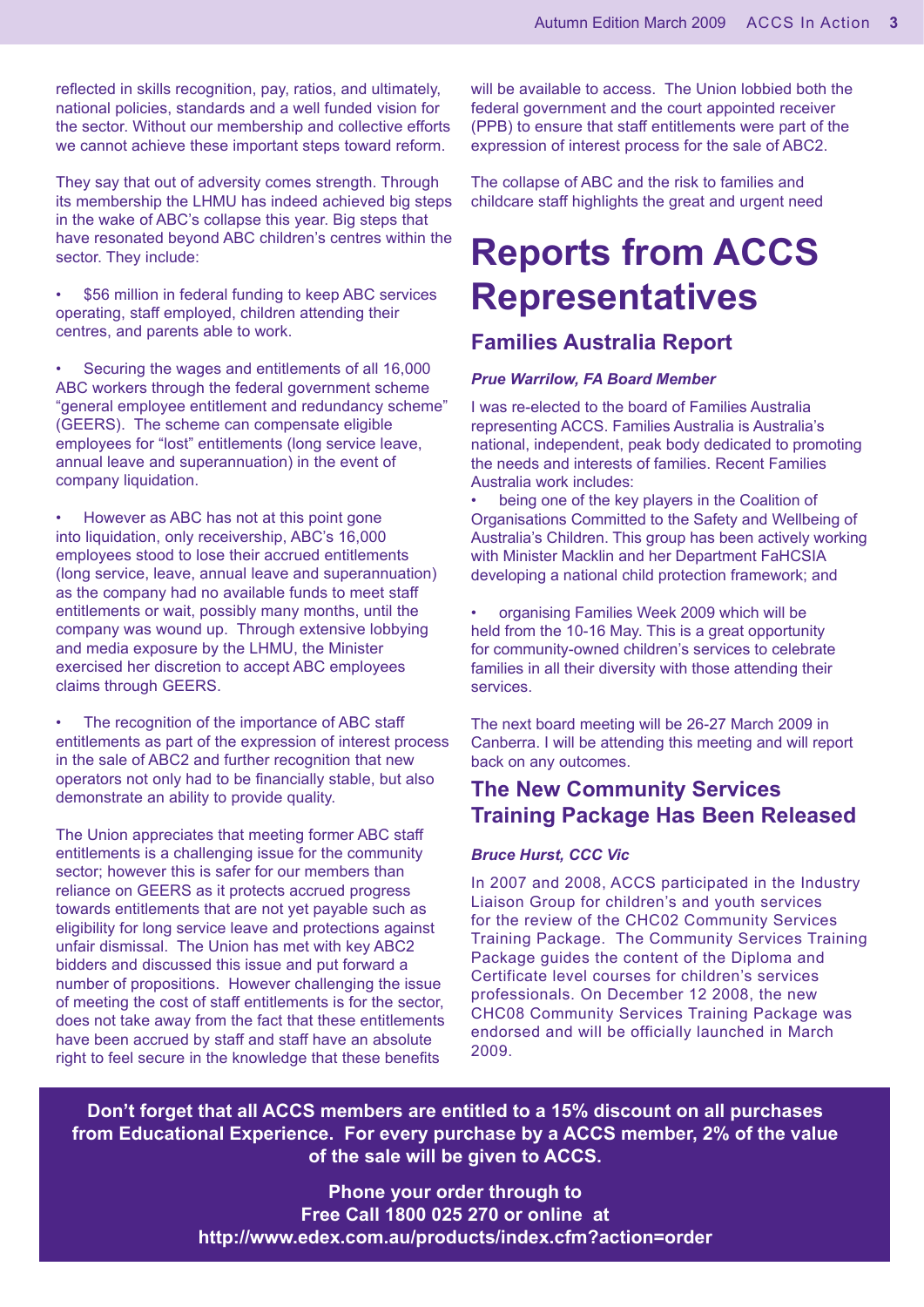The new training package contains five qualifications that are of relevance to children's services:

- Certificate III in Children's Services •
- Certificate IV in Children's Services (Outside School Hours Care) •
- Diploma of Children's Services (Early childhood education and care) •
- Diploma of Children's Services (Outside School Hours Care) •
- Advanced Diploma of Children's Services •

Many changes have been made to these qualifications including new and revised units of competency and the development of a skill set for middle childhood development. The Skill Set is an additional grouping of competencies that a learner can complete in addition to a Diploma of Children's Services (Early childhood education and care). Completing both the Diploma and the Skill Set aims to provide learners with skills and knowledge to be able to work with children aged 5 to 12 years as well as those aged 0 to 5 years. This has the potential to give Children's Services professionals greater flexibility in their careers.

The content of the revised training package represents a good outcome for Children's Services. The five Children's Services qualifications seem to capture the varied roles well. The Middle Childhood Development Skill Set also represents a potentially good outcome for the OSHC sector. It will make it possible for workers to move over to the OSHC sector from an early childhood service relatively easily, which will help to boost the number of qualified workers in that sector, although it does raise the possibility that a worker can assume a position of great responsibility in an OSHC service without ever having had any practical experience in a middle childhood setting.

However, the content of the training package has no impact on the quality of training delivery provided by Registered Training Organisations. Although the content of the five qualifications seems sound, it will be of little use to the Children's Services if RTOs do not maintain high quality training practices that produce graduates who are "work ready" and prepared to deliver high quality care for children.

The State bodies responsible for the registration and licensing of RTOs play a critical role in ensuring that RTOs provide training of a high standard. Our members need to be active in informing these bodies of substandard training practices and the impact they have upon the care our members provide for children and their families. For more information on the CHC08 Community Services Training Package, go to the Community Services and Health Industry Skills Council website at www.cshisc.com.au

# **Keeping an Eye on Corporate Child Care**

# **The Fate of ABC Learning**

#### **ABC Sale Proceeds to Refund Taxpayer**

The Australian 19th December 2008 By Natasha Bita

TAXPAYERS will receive proceeds from the sale of 249 failed ABC childcare centres, the new receiver said yesterday.

The Supreme Court of NSW yesterday appointed insolvency specialists Stephen Parbery and Daniel Bryant, of PPB Corporate Recovery, to try to sell the centres before \$34 million in federal government funding runs dry on March 31.

The centres will be sold only to experienced childcare operators who plan to keep them open.

"Rest assured the commonwealth is very hell-bent on ensuring there are ongoing children's services being provided," Mr Parbery said.

He said he would write to landlords today, and may have to negotiate cheaper rents in some of the unprofitable centres to make them viable.

"That might be a solution in some areas," he said. "That's why we have to look at each individual centre and see what the causes of the lack of profit have been in the past. "They weren't profitable under the ABC model, but that's not to say they're always going to be unprofitable. Some have substantial occupancy in them."

PPB will work in parallel with McGrathNicol, ABC Learning's receiver, which has cherry-picked the 720 most profitable centres to sell and recoup \$1.6billion owed to creditors.

Mr Parbery said his aim was to sell the 241 unviable centres, as well as 21 centres owned and leased by the Defence Department, which will be bundled into a subsidiary company known as ABC2 Group on January 1. He said it was too early to say whether any centres would be given away, or "gifted", to non-profit groups if they could not be sold. If centres had to close, places would be found for children in other childcare centres. Mr Parbery said the proceeds of any sale of ABC2 would first go to repay the total of \$56million in federal funding that has gone to keep ABC's 1040 centres running since its collapse last month. "After that, any surplus will effectively go to the parent company, which is ABC Learning," he said. "That's only fair."

#### **Some ABC Centres to Close**

The Australian 9th January 2009 By Natasha Bita

Childcare centres that are being propped up with taxpayer funds may end up closing, the receiver running 241 unprofitable ABC Learning centres admitted yesterday. PPB Partner Stephen Parbery would not rule out mergers or closures of the centres that the NSW Supreme Court has appointed him to manage and sell on behalf of the federal government. He confirmed he was

Visit our website www.ausccs.org.au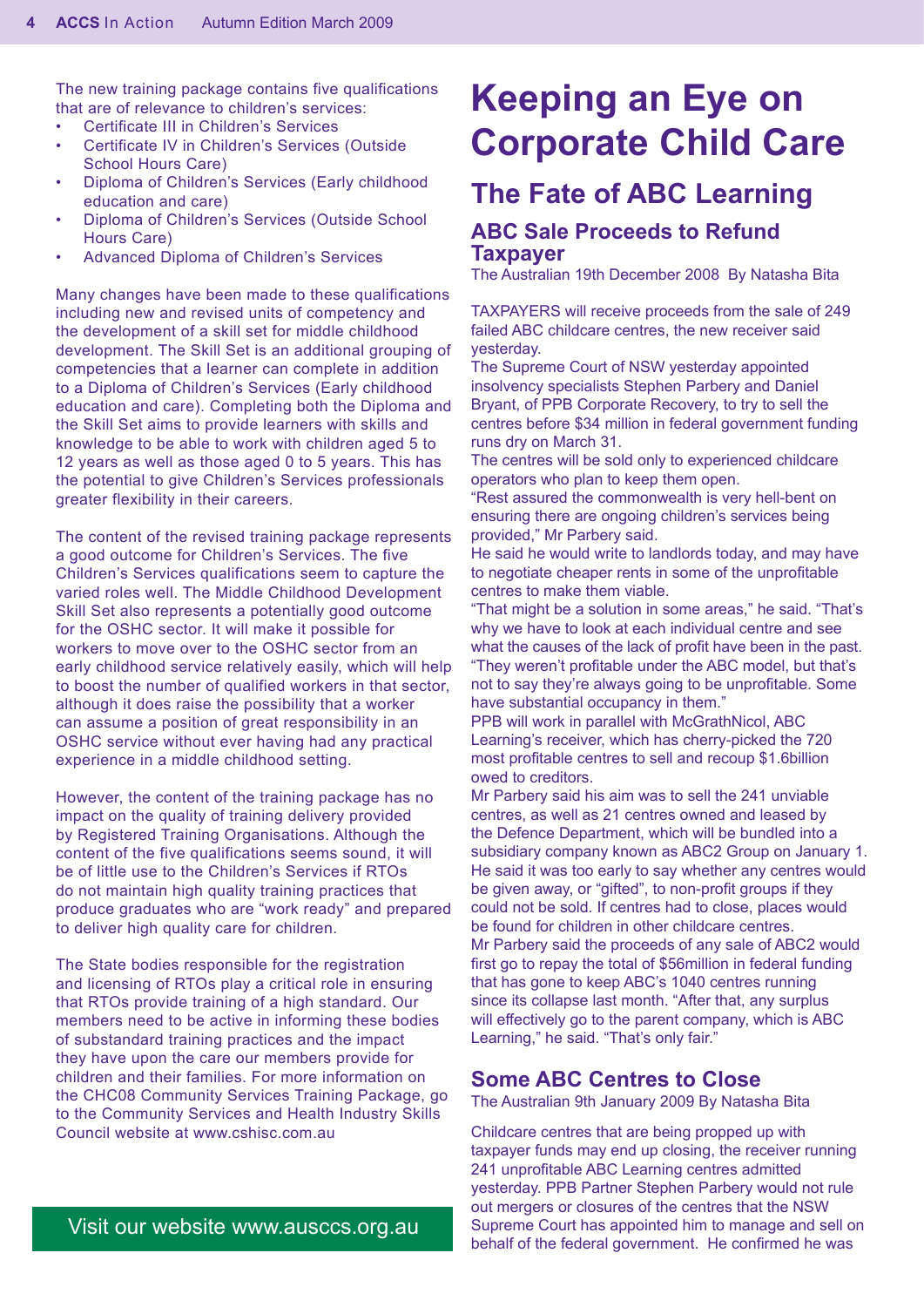negotiating with ABC centre landlords to reduce rents… Mr Parbery said some centres would have to close if landlords decided to pull out of leasing arrangements after March, went the taxpayer funding to pay the rent runs dry.

## **Foreigners Show Interest in ABC Learning Cnetres**

Courier Mail 25th January 2009 By Liam Walsh

Canadians, Singaporeans and Britons are among bidders for 241 "unviable" ABC Learning childcare centres put up for sale by PPB.

PPB, which runs the sale process, had received almost 800 initial offers but the field narrowed to 620 with a deposit due last week.

Bidders range from local not-for-profit operators to private business Ramsay Bourne.

Ex-childcare entrepreneur, who headed the Peppercorn operation sold to ABC in 2004, confirmed his interest following industry speculation reported last week in The Courier-Mail.

### **Confidence ABC Key**

Herald Sun 28th January 2009 By Liam Walsh

RECEIVERS controlling the bulk of ABC Learning centres are pitching a "don't worry" message to parents and staff, saying they have reined in a business bent on "out-ofcontrol expansion".

In November banks appointed McGrathNicol to ABC, which once boasted 2300 centres in four countries, when the childcare operator collapsed.

Since then McGrathNicol has shut 55 Australian centres, costing more than 100 jobs. Another 241 centres are supported by taxpayer funds and controlled by courtappointed receivers PPB.

McGrathNicol is left with a "core" 720 Australian centres. But ABC has been battling negative headlines, such as when centre staff told of toys being carted away in front of children.

ABC has since launched a national enrolment campaign and McGrathNicol receiver Chris Honey yesterday spoke to media, saying the key was "restoring" confidence… "I'm focused . . . on the operational transformation of this business, moving it away from a business that was, putting it bluntly, on an out-of-control expansion," he said. "It had lost sight of its true core business of providing childcare and early education.

# **Former Childcare Minister Larry Anthony Lobbied for ABC Learning**

The Australian 29th January 2009 By Natasha Bita

FAILED childcare chain ABC Learning paid one of its directors, former childcare minister Larry Anthony, more than \$235,000 to lobby governments on its behalf. My Anthony, who still sits on the board of the collapsed childcare corporation, also pocketed up to \$65,000 a year in director's fees.

His private company, Larry Anthony & Associates Pty

Ltd, earned \$125,000 in 2007 and \$110,000 in 2006, according to ABC Learning's annual reports. Mr Anthony, the architect of the Howard government's free-market approach to childcare, said yesterday his consultancy work for ABC continued for "a couple of months" last year. "It was terminated in 2008," Mr Anthony told The Australian.

Asked why a company would need to pay a director consultancy fees for advice, he replied: "I was doing a lot of government relations work with them."

As the federal community services minister from 1999 to 2001 and minister for children and youth affairs from 2001 to 2004, Mr Anthony engineered the Howard government's revolution in childcare.

By axing operational subsidies for community-based centres and subsidising fees to parents, the Coalition government gave carte blanche to the private sector to expand the childcare market.

#### **Buyers for ABC Scared Off**

The Australian 27th February 2009 By Natasha Bita

TAXPAYERS are unlikely to claw back the \$56 million spent propping up failed ABC Learning Centres, as high rents and plunging enrolments scare off potential buyers. The receiver of the 241 "unviable" childcare centres now on the market, PPB partner Stephen Parbery, yesterday revealed 180 parties had lodged binding bids to buy them. But he doubted the sales would yield enough to repay the federal Government all the funds spent to keep centres running until the end of March."I don't think it's envisaged there will be a sale price to that extent coming out of the process," he told The Australian. "But I think it's a good sign that we've had 180 different parties coming along this road. It's in line with our expectations." My Parbery said each of the 241 centres had attracted a bid, but refused to give any financial details of the offers. High rents on properties – some as high as \$700,000 a year – have scared away more than half the 470 parties that lodged expressions of interest in buying centres last month.

# **The Community Sector Responds**

#### **Non-Profit Buyers Targeted for Child Care Centres**

The Age 14th January 2009 By Dan Harrison

The federal Government hopes to turn 241 ABC Learning centres over to non-profit groups to prevent a repeat of the chaos of last November when the care of more than 100,000 children was jeopardised by the collapse of the child-care giant...

Acting Prime Minister Julia Gillard told The Age she had asked the receivers to look favourably on offers that would inject diversity into child care, particularly from non-profit groups. A commitment to "leading-practice" employment approaches, including a willingness to take on the accrued entitlements of former ABC Learning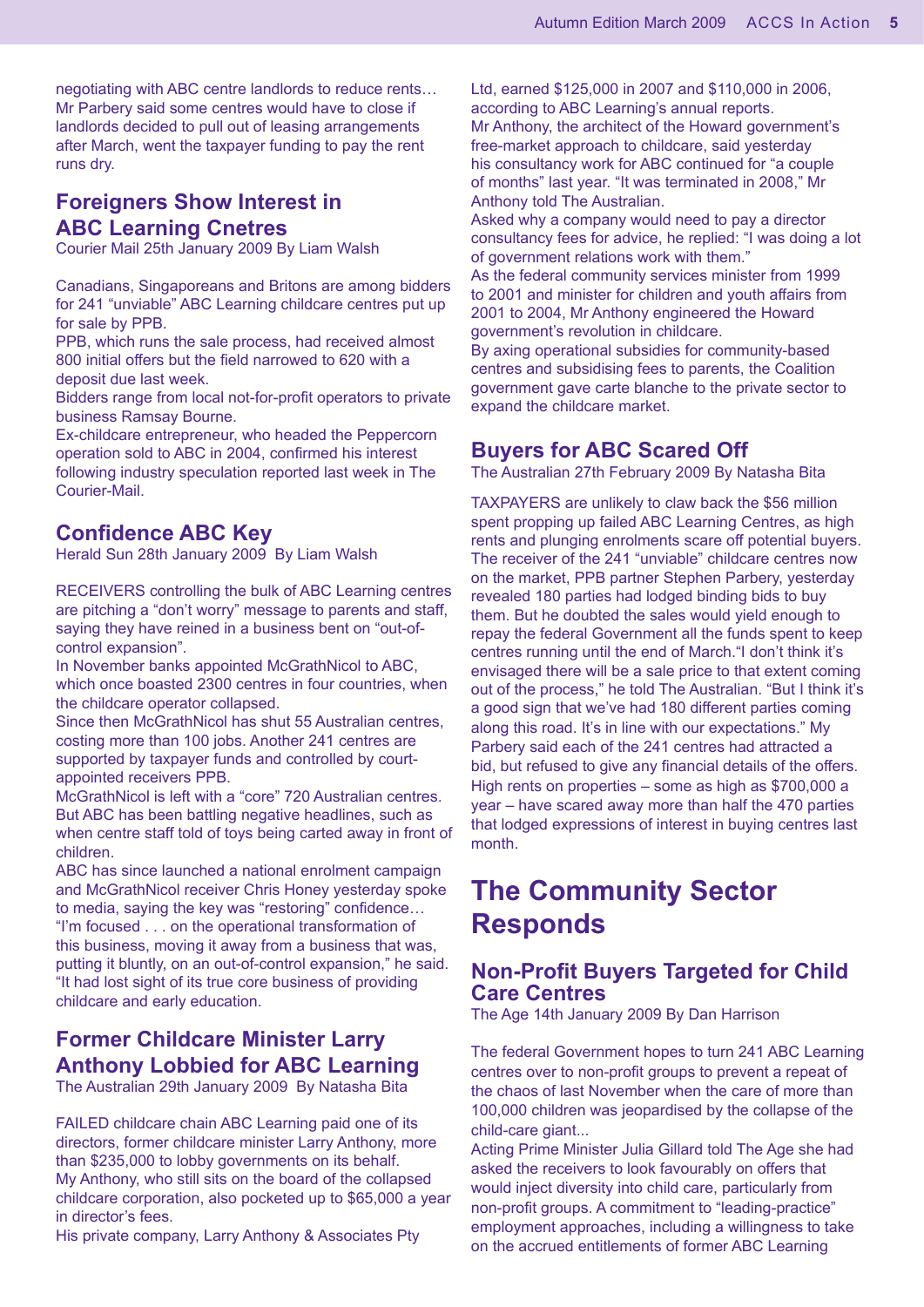employees, is another of the criteria that will be used to assess the proposals. "Obviously absolutely top of mind and mandatory in all of this is the stable, ongoing provision of quality child care, which includes the early learning programs that the Government is committed to as a new feature of our child-care system," Ms Gillard said. She said small for-profit child-care companies were not excluded from managing some of the centres, but the Government believed that greater diversity would make the sector more stable in the long term.

"We think the ABC Learning experience shows that if you allow a lot of market concentration… you can end up where we were in early November 2008, which is the biggest child-care company in the country teetering on the brink of creating absolute chaos in the child-care system without prompt action by government..."

#### **Community Group and Bendigo Bank Eye Unviable ABC Childcare Centres**

The Australian 17th January 2009 By Natasha Bita

A CONSORTIUM of charities and community childcare operators has teamed up with a bank to swoop on all 241 failed ABC childcare centres on the market. The group, calling itself Children 21, is led by Community Childcare Co-operative NSW and involves Community Sector Banking, a joint venture of the Bendigo and Adelaide Bank. "The idea is to manage the 241 centres as a group, in a single administrative body, and then work with a range of other not-for-profit community sector groups to help operate the individual centres, a Children 21 spokeswoman told The Weekend Australian. "We have got to enter a due diligence process." The spokeswoman said profit from individual centres would be ploughed back into the group, so viable centres could help cross-subsidise unprofitable ones...

C&K, the Queensland-based childcare giant that pulled out of the Children 21 consortium before Christmas, is planning to launch a rival bid for failed ABC centres in Queensland and northern NSW. C&K chief executive Barrie Elvish said yesterday the nonprofit operator planned to merge ABC centres with its existing 330 kindergartens and 30 long daycare centres in Queensland. "Our plan of attack will be to use our existing network to consolidate services," he said.

Mr Elvish warned that the federal Government would have to subsidise commercial leases unless the receiver of the 241 centres, PPB partner Stephen Parbery, negotiated cheaper rents with landlords. "I can't see any way a community organisation is going to come in and pick up a \$100,000-a-year rent on a centre that is running at a loss," he said.

"We have higher staffing costs and higher resourcing costs that ABC, and if ABC can't make it work running the McDonald's model of childcare, it won't be possible for anyone else to make money either without an operating subsidy."

Existing childcare operators will be given priority in bids to take over the 241 ABC centres, which are staying open with \$34 million in taxpayer funds until the end of

March. All the centres are being leased from landlords, so only the childcare businesses – rather than the land and the buildings – are on the market...

#### **Local Government Calls for Child Care Revival**

GovernmentNews.com.au 24th February 2009 By Staff Writer

The Australian Services Union (ASU) has urged the Federal Government to transfer child care to local government following the collapse of private sector companies, such as ABC Learning Centres. In a submission to the Senate Committee on the provision of child care, the union representing local government child care workers said there was a clear need for alternative models to private sector service providers. "The inevitable outcome of having private providers of child care is continual cost cutting to protect the profit margin," ASU national secretary Paul Slape said in a statement.

"On average for-profit services offer lower wages and conditions to their staff, have higher staff turnover and greater reliance on casuals."

Slape said staff costs at not-for-profit providers, including local government centres, were around 80 to 85 per cent of total costs, but at corporate centres wages represented only half the costs.

"We need to concentrate on quality child care – profit should be a secondary consideration," he said. "Local government, with its close links to the community is the logical sphere to create a high quality child care sector that meets the needs of parents and children..."

# **It's Not Just ABC ...**

## **CFK Childcare Enters Administration**

ABC News 19th November 2008

Another childcare centre operator has gone into administration. CFK Childcare runs about 40 centres in New South Wales and has told the Australian Securities Exchange it has been losing about \$400,000 a month. In a statement, the company says it was unable to finalise the \$8.5 million sale of some of its centres to ABC Learning which called in administrators earlier this month. The directors of CFK Childcare say they will work with administration to keep as many centres open as possible.

#### **ABC Linked to Centre Closures**

The Age 20th December 2008 By Dewi Cooke

A child-care company with links to collapsed giant ABC Learning will close 14 centres, the bulk in Victoria, leaving hundreds of parents scrambling for child-care places just days before Christmas.

The Neighbourhood Group, owned by Neighbourhood Early Learning Centres, will close at least 14 child-care centres on December 31. Nine are in Victoria including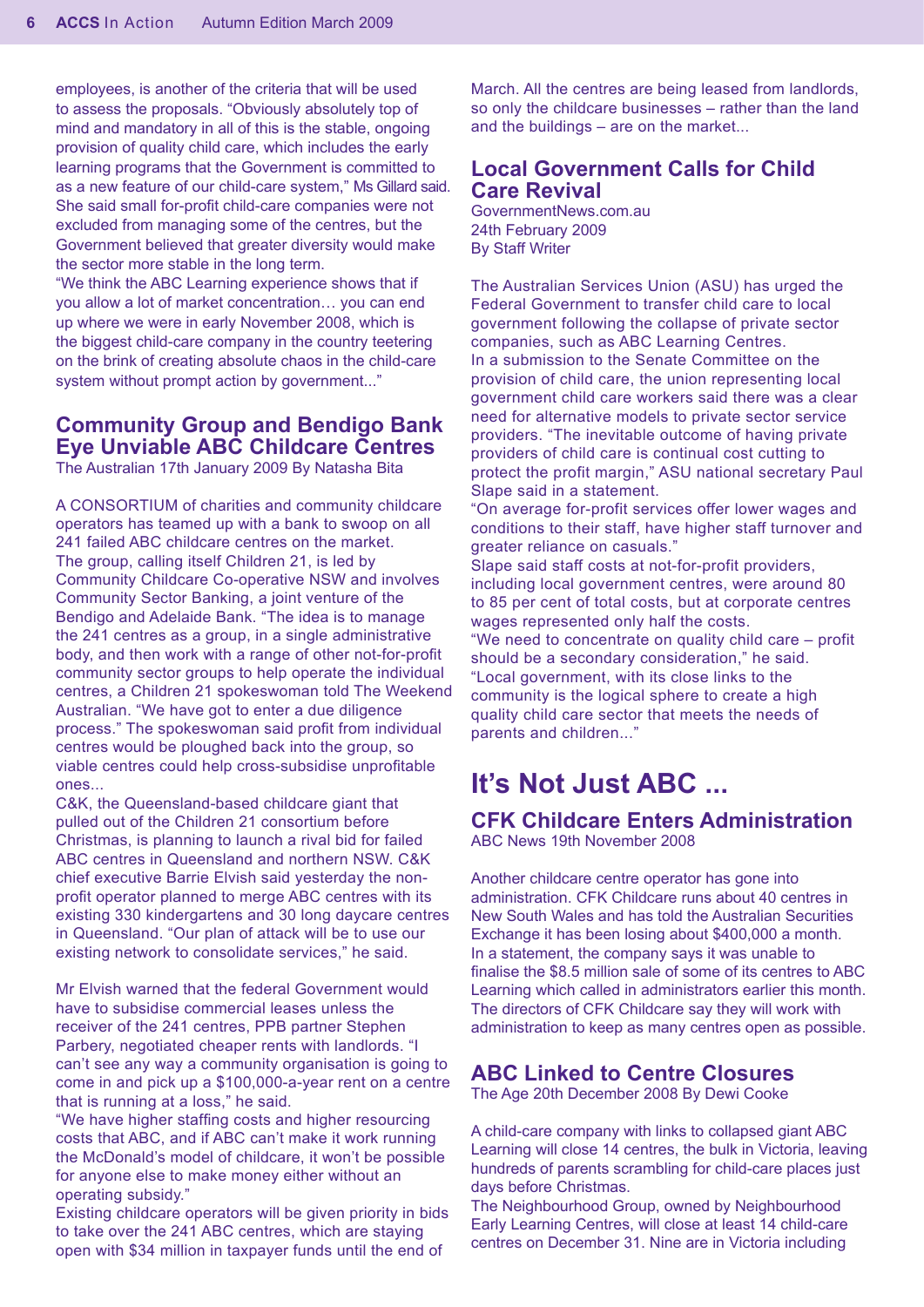Woodend, Gisborne, Colac, Yarra Glen and Cobram West. Many were once owned by ABC Learning but were transferred to the control of Neighbourhood Early Learning Centres late last year.

The connections between ABC and Neighbourhood Early Learning Centres are also personal: NELC's chief executive is Viryan Collins-Rubie, the girlfriend of ABC owner Eddy Groves, and Neighbourhood Early Learning Centres is owned by Mr Grove's former brother-in-law, Frank Zullo. Company records show Mr Zullo is sole director of the Queensland-based company… Parents told The Age that when NELC took over their centres last year they were assured of no links between the company and ABC…

According to local government records, ABC is the leaseholder for the sites of at least two of the centres that will close – Woodend and Gisborne. ABC also holds the state government-issued licences to operate centres in Brighton, Cobram, Gisborne, Colac and Yarra Glen… A spokesman for McGrath-Nicol said that NELC was separately owned and operated and was not included in the ABC Learning receivership. The decision to close was made by NELC, he said.

#### **Fourth Childcare Group hit by ABC Collapse**

The Australian 13th January 2009 By Natasha Bita

A FOURTH childcare chain with links to the collapsed ABC Learning is set to close more centres. TenFour Pty Ltd is talking to parents and staff about them taking over two of its eight centres. The company is owned by Doug Lomas, a Gold Coast entrepreneur who is a director of the failed CFK childcare chain, which fell into receivership after ABC's collapse in November. A spokesman for TenFour yesterday said its Victorian centres in the Gippsland town of Moe and the outer Melbourne suburb of Narre Warren had to be sold or closed because ABC Learning still held the lease. "There are only two we are looking at closing," he said. "We are looking potentially at parents taking over Moe and the staff taking over Narre Warren." The Tenfour website lists six centres in Victoria – excluding the two marked for transfer – but the spokesman said the company owned only "three or four" centres, which were unaffected by ABC's demise. The Moe and Narre Warren centres had been part of the Kids Campus group, which was sold to ABC in 2006. The Australian understands Mr Lomas, who had been a major

shareholder of Kids Campus at the time, bought the two centres from ABC through his company TenFour but ABC kept the leases.

# **Five Childcare Centres Now in Doubt**

The Age 26th February 2009

The Federal Government will rethink 18 planned new childcare centres following the collapse of ABC Learning.

The centres – including five planned for Victoria – are within 10 kilometres of ABC Learning Centres that have closed or are being kept open temporarily with

Federal Government support. The planned centres were amoung 38 priority locations announced by the Federal Government in the May budget, and were to be built by next year. But officials from the Department of Education, Employment and Workplace Relations told a Senate estimates hearing yesterday that the Government was "carefully considering" how best to provide early learning and care services in the remaining locations on a case by case basis. The Victorian centres that are now in some doubt include those planned for Upwey, Hurstbridge, Tullamarine, Bendigo and Moe.

The Government has promised to eventually establish 260 early learning and care services in areas of unmet demand, where possible on school, TAFE or university grounds.

#### **Fund Puts ABC Sites on Market**

West Australian 20 February 2009 By Cathy Saunders

The fallout from the demise of ABC Learning continues, with 43 sites being tipped on to the market by fund manager Austock Property Management, which expects to pocket more than \$40 million.

The child-care centres, which include 5 in WA, closed after ABC Learning fell into receivership in November with \$1.6 billion in debts.

Austock, which manages funds on behalf of three real estate groups, including the listed Australian Education Trust, is marketing the properties through a public expression of interest campaign in a bid to claw back some cash. The centres are considered likely to be taken up by a new set of child-care centre operators or other groups eyeing community uses, specialist medical use, consulting suites or aged-care services. Developers considering residential apartments may also be interested.

The 43 properties are in capital cities and regional centres across Australia, with 15 in Victoria, 10 in Queensland, seven in New South Wales, six in South Australia plus the five in WA – Lesmurdie, Thornlie, Midvale, Seville Grove and Albany.

Selling agent Andrew Wood, Jones Lang LaSalle's managing director in Victoria, said marketing of the freehold sites would begin next week for prices between \$1 million and \$2 million.

"We expect that the regional sites will attract strong interest due to their scarcity and the lack of supply of child-care services in these locations," Mr Wood said. "There are inquiries from several groups, including church groups who are concerned that there is no longer a child-care facility to service their communities." Austock will also consider leasing the sites, which average about 2000sqm, for yearly rents ranging from less than \$100,000 up to \$200,000.

#### Visit our website www.ausccs.org.au

**for information on each state and territory branch including email contacts.**